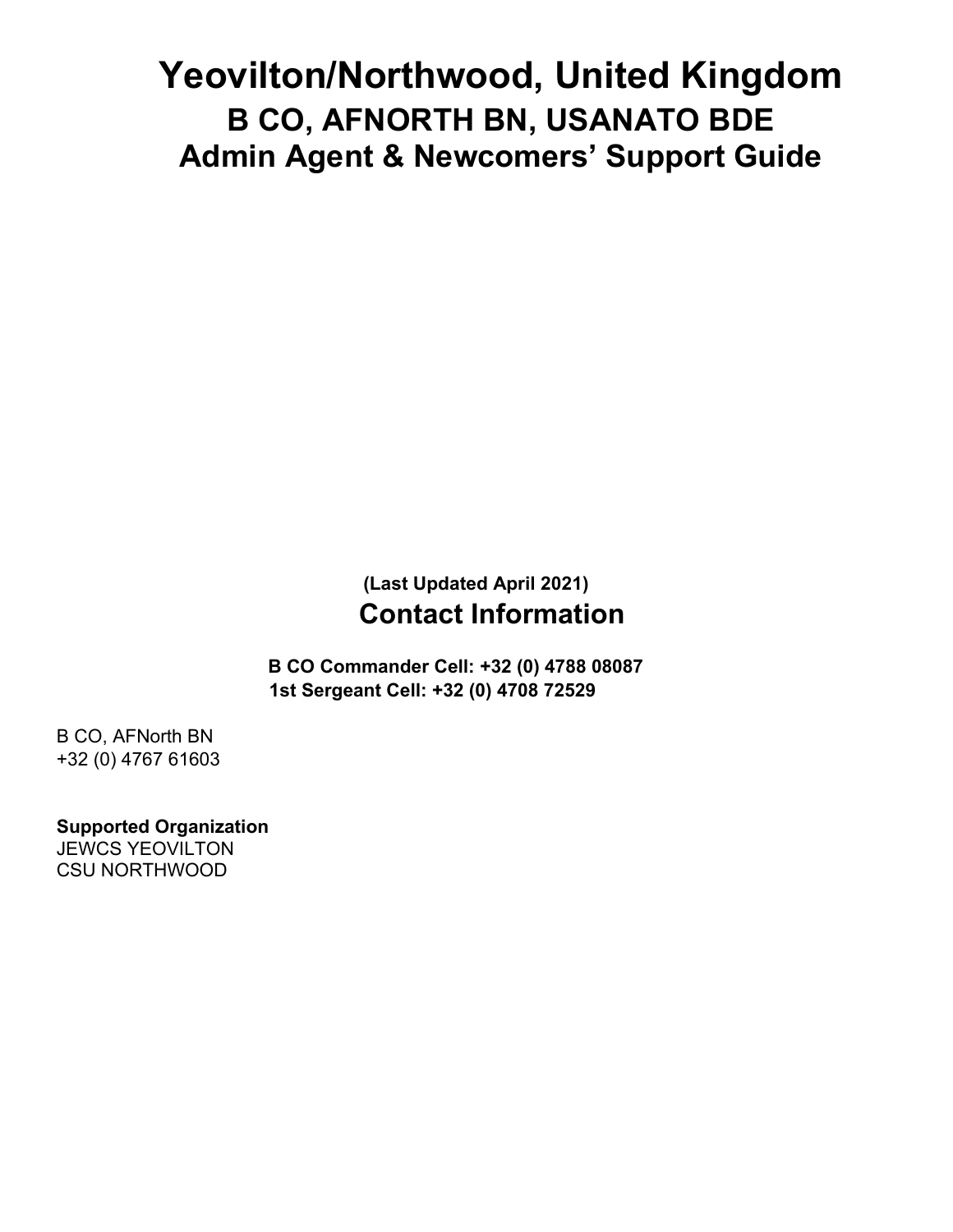ARRC, JEWCS and CSU Northwood Administrative Support Standard Operating Procedures

# **Table of Contents**

- Chapter 1 Challenges associated with this remote location
- Chapter 2 Routine Administration Support
- Chapter 3 Resources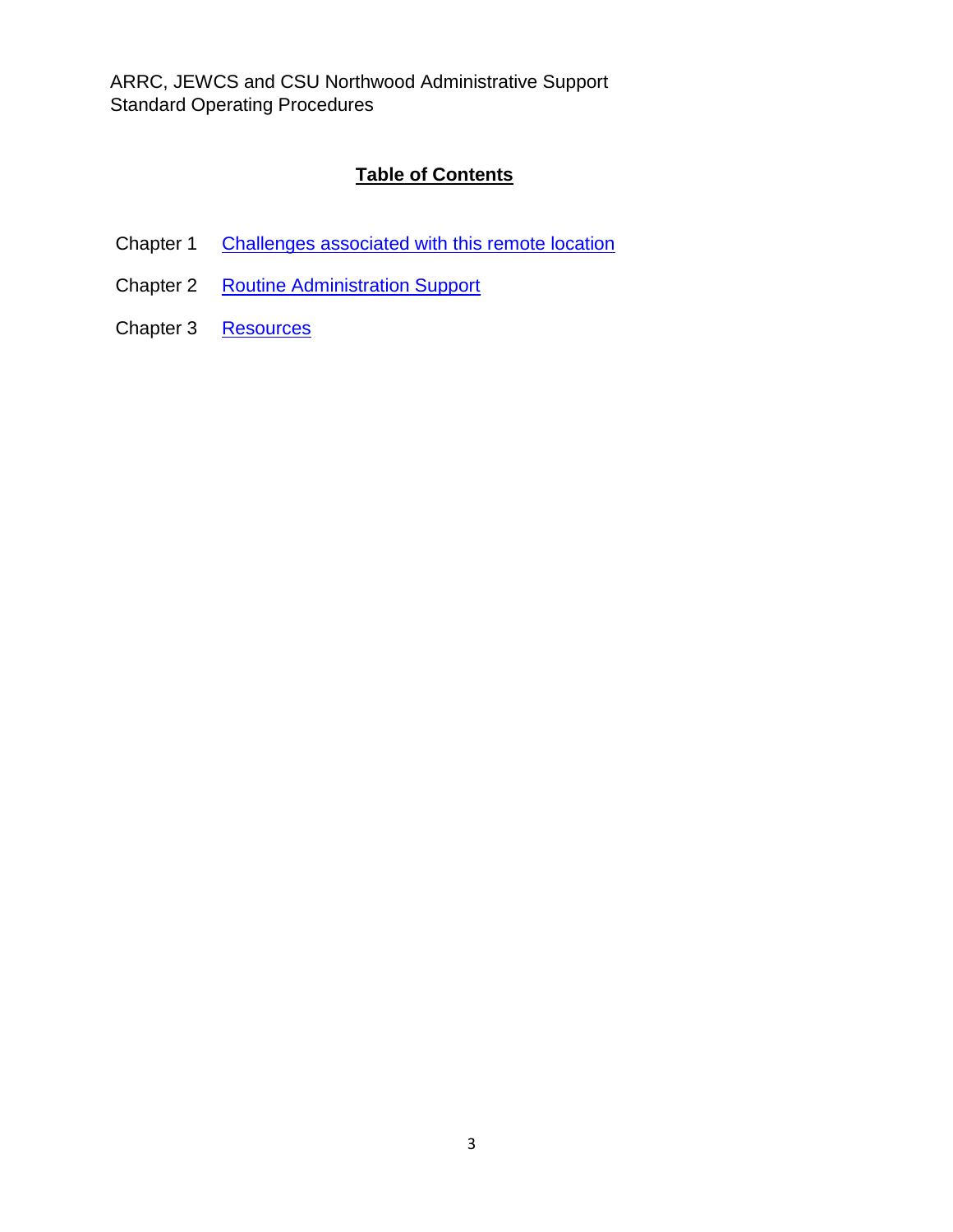JEWCS and CSU Northwood Administrative Support Standard Operating Procedures

# **Chapter 1. Challenges in this Remote Location**

Personnel at the UK may experience financial hardships to help support themselves for the first couple of months after arrival until their OHA/COLA kicks in. This is especially difficult for Soldiers who are new to the Army and a challenge that will be addressed through sponsorship. The absence of military base facilities within the AO (i.e. commissary, PX, clothing and sales) is another challenge. The closest U.S.

military base is RAF Croughton which is located 1.5hrs away. Personnel must travel 180 minutes for major PX needs. For specific medical attention, personnel must travel to RAF Lakenhealth (3.5hrs) or more serious medical attention Landsthul Regional Medical Center (Germany). The UK personnel mainly depend on TRICARE ISOS

Remote for medical needs, which allows U.S. personnel to visit local medical facilities that also care to children. Lastly, there is lack of DODES within the AO. Service Member's children can attend U.K. Public Schools or Boarding Schools. U.S. High School Students have issues receiving credits when they return to CONUS since some courses are not credited in U.S. schools.

## **Chapter 2. Routine Administration Support**

**2-1.** All admin support such as actions, awards, evaluations, DD Forms 93, SGLV, leave and passes, SRB updates, rating scheme, MEDPROS updates, FVAP, and all other routing HR related actions are handled by the National Support Element (NSE) at Innsworth. NSE supports their assigned company and BN's mission by ensuring individual Soldier and Family Readiness through administrative, HR, logistics, operations, and communications support. They receive direct guidance from company leadership. NSE personnel will coordinate with the local Admin Agent and the supporting Company and Battalion headquarters for all national support requirements for Army personnel

#### **2-2.** In Processing

B Co AFNORTH BN National Support Element (NSE) will issue you an in or outprocessing checklist. Please follow each of the steps in the checklist and work closely with your sponsor and B Co NSE in submitting your required documents to start/stop your overseas entitlements, and establish your network access (in the USRAEUR domain). Your NATO installation will also have their own in/out-processing requirements with each staff section (J1, J2, J6, etc).

#### **Chapter 3. Resources**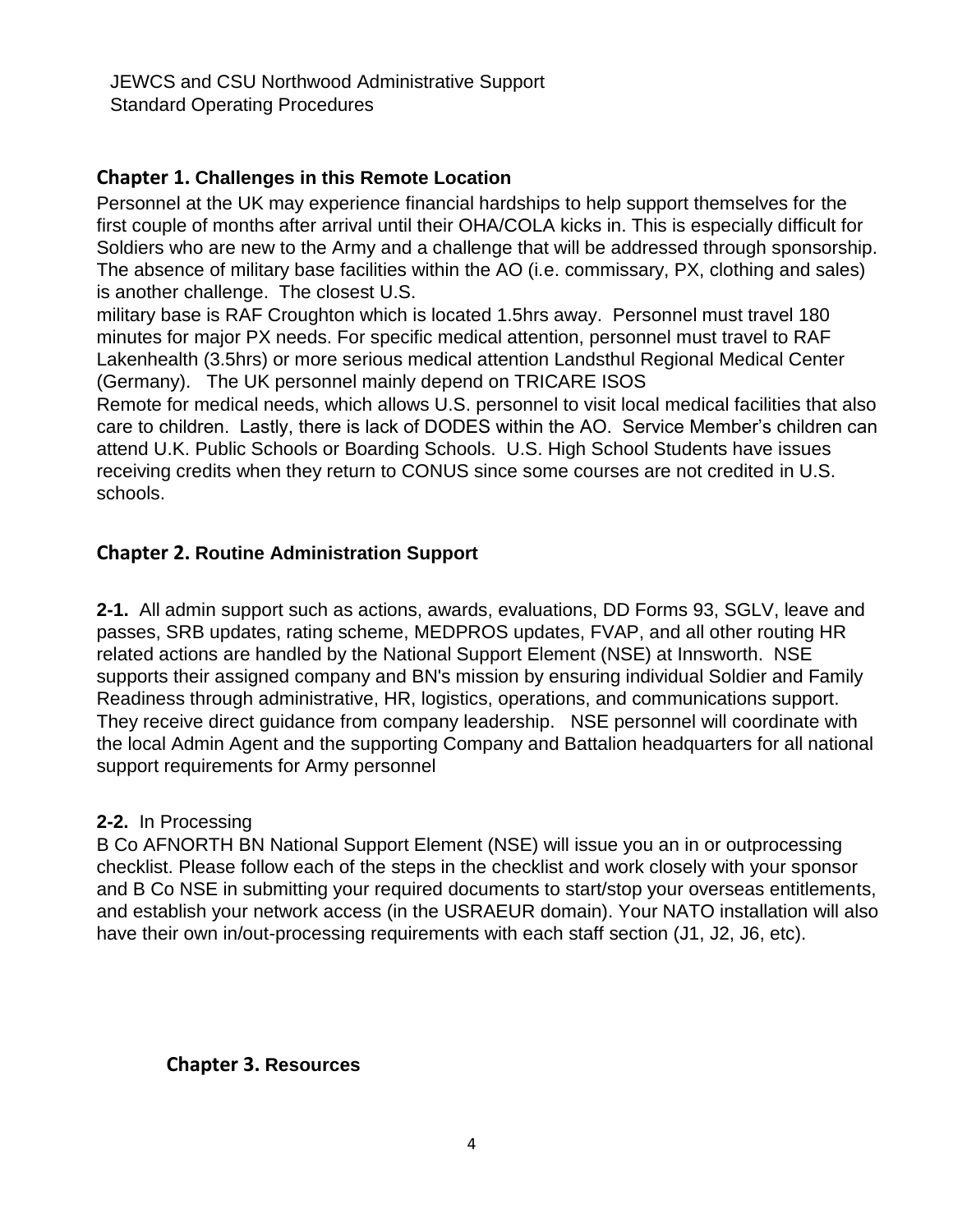### **3-1.** Garrison Support

Royal Air Force Croughton is the closest U.S. military Installation to Innsworth and is located approximately 90 minutes from Imjin Barracks. Often, B Co personnel will visit the DEERs office, Health and Dental Clinic, Passport Office, Housing Office, MWR, PX and Commissary.

#### **3-2.** Medical and Dental

You are required to complete all PHA and dental requirements 30 days prior to arriving to the unit. Requirements include annual PHA, dental exam, immunizations, HIV, etc.

All military personnel and dependents receive their primary and specialty care (medical, dental, vision, etc.) through the TRICARE Overseas Program (TOP) Prime Remote and International SOS (ISOS) programs.

Emergency services should be sought via the closest provider at the time of incident to include National Health Care System (NHS), private, US/UK military or other emergency services. The Imjin Barracks Military Treatment Facility will see all NATO Service Members for basic sick call and some medical readiness exams. The closest Military Treatment Facility (MTF) is located at RAF Croughton (approximately 90 minutes from Imjin Barracks). RAF Croughton is primarily responsible for Medical Readiness examinations for SMs. All other services at RAF Croughton are provided solely on a space available basis for both Sponsors and dependents. Prescriptions may be obtained through the TRICARE Mail Order Pharmacy (TMOP) program, the NHS (in conjunction with TRICARE) or the RAF Croughton Pharmacy.

TRICARE Overseas Program Prime Remote provides health care through International SOS to Active duty Service Members (ADSMs) and command sponsored Family members residing with them in designated overseas locations.

<http://www.tricare.mil/PLANS/HealthPlans/TPRO.aspx>phone number +44-20-87628384. Family members will need to be enrolled in TRICARE Overseas Program Prime Remote. It is best to contact the TRICARE Service Center at ++44-20-87628384 to enroll by phone.

Soldiers and family members will be referred to local health care providers by International SOS. International SOS maintains a list of local hospitals, clinics, and providers who speak English. However, once you arrive at your scheduled appointment, it will not be guaranteed that you will be speaking to and English-speaking receptionist or nurse. ISOS can provide live translations during your appointment, via telephone, if coordinated prior to your visit.

UK National Healthcare System (NHS) - As serving NATO personnel or the accompanying spouse/child (under 16) of serving NATO personnel you are exempt from charges for NHS treatment, except any statutory charges such as [prescriptions.](http://www.nhs.uk/NHSEngland/Healthcosts/Pages/Prescriptioncosts.aspx)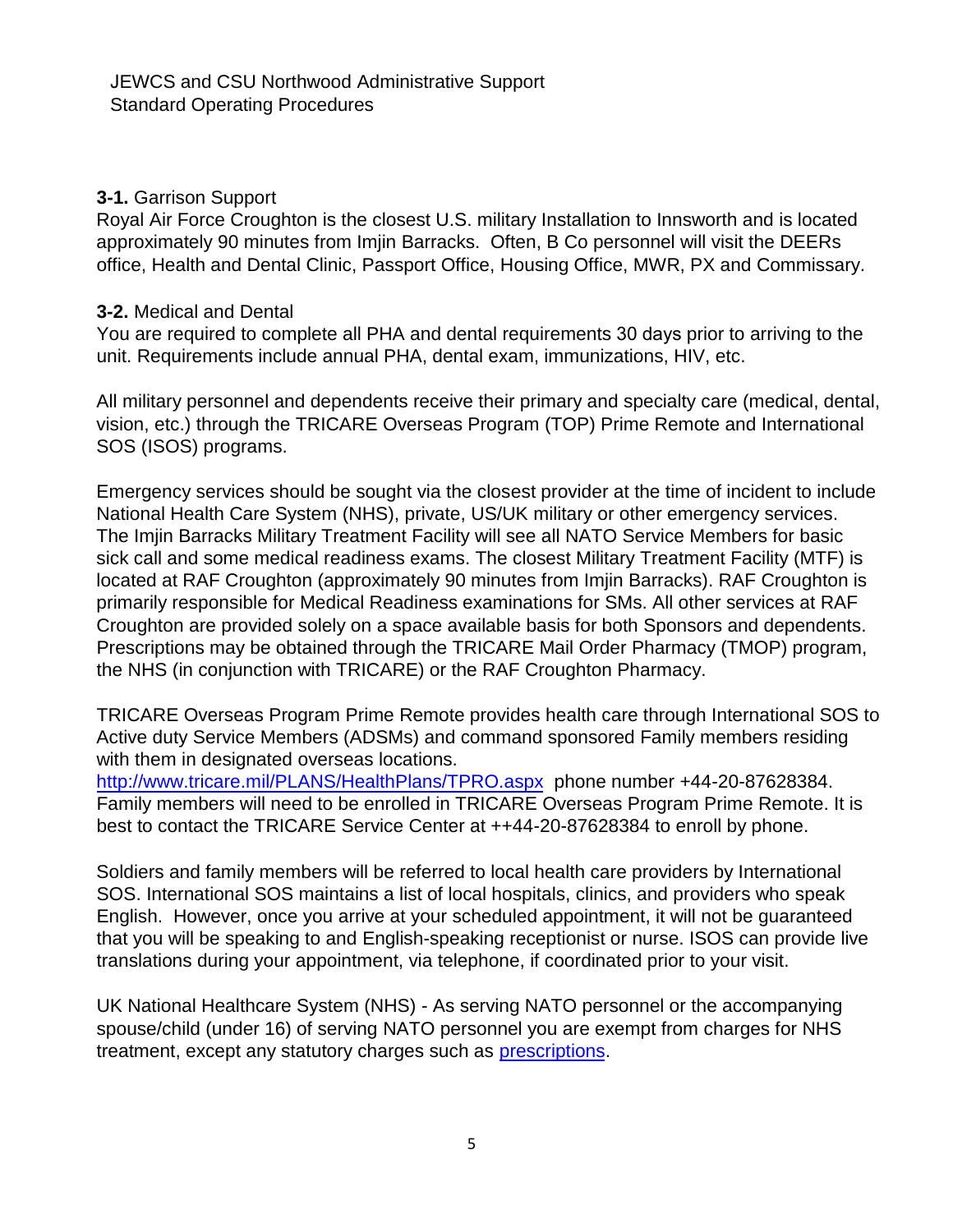If you choose to use the NHS system you will need to register for a NHS number with the initial facility you use in the system. You may need to provide proof of NATO service or residency in the UK with your resident visa. Once registered in the system you will want to have the registration number accessible anytime you access health services in the UK. Note that although you are eligible to access the NHS services nearest you, it is up to the practice to decide whether to accept new patients or not.

Innsworth Medical Clinic - All NATO military members are permitted to use the British Medical Clinic on Innsworth. The British Clinic is available during normal duty hours, with a doctor on call during the non-duty hours. Registration during in- processing with the Imjin Barracks clinic is recommended. Coordination with the US Contingent medic to complete certain Medical Readiness Exams on location at Imjin Barracks is a possibility. Be aware that the care is provided at no cost on the equivalent cost basis as it is provided to a UK Soldier; SMs should request a fee schedule prior to receiving any recommended procedures.

Imjin Barracks MFT 0142 527 1261 (EXT 5999), RAF Croughton MTF 0128 070 8737 or DSN 236-8737.

#### **3-3.** Schools:

The UK does not have any Department of Defense Dependents Schools (DoDDS) in the immediate area (elementary, middle, or high school). The closest elementary school is at RAF Croughton, approximately 90 minutes away from HQ, ARRC. The closest junior high and high school are located at RAF Alconbury, approximately 130 miles away from HQ ARRC. Per Non-DOD Schools Regulation 1035.1, paragraph 4.10, placement of students in locations not served by DODDS schools (e.g. HQ ARRC) is as follows: UK state schools placement rates are highly dependent on attendance limits/mandates which are strictly enforced; parents wishing to register their children will be required to research prospective schools in the area(s) they are interested in and then contact the schools to obtain admission potential. It is highly recommended that any/all parents with elementary school-aged children contact the U.S. community Schools Liaison Officer (SLO) as soon as possible following assignment notification in order to receive a full briefing on the UK state school registration process.

Please work with your sponsor and the company to set up your NDSP (non-DoDEA) packet to process tuition costs. The full cost of these private schools are covered by DoDEA. SM's ARE REQUIRED TO REGISTER SCHOOL AGED DEPENDENTS WITH THE NON\*DOD SCHOOLS PROGRAM, NDSP. ACCESS THE STUDENT ON LINE REGISTRATION (SOR) AT THIS LINK: https://www.dodea.edu/nondod/procedures/index.cfm or ndsp.education.europe@dodea.edu FOR ASSISTANCE WITH REGISTRATION, EMAIL NDSP.MANAGEMENT@HQ.DODEA.EDU OR CALL CIV 571-372-5863/1897 DSN 312-372-5863/1897.

#### **3-4**. Housing

The US Government housing does not exist in the UK. There are two housing options: 1) use the UK Ministry of Defense (MOD) provided Housing within nearby residential neighborhoods (**US General Officer** or 2) rent a house on the economy using the Overseas Housing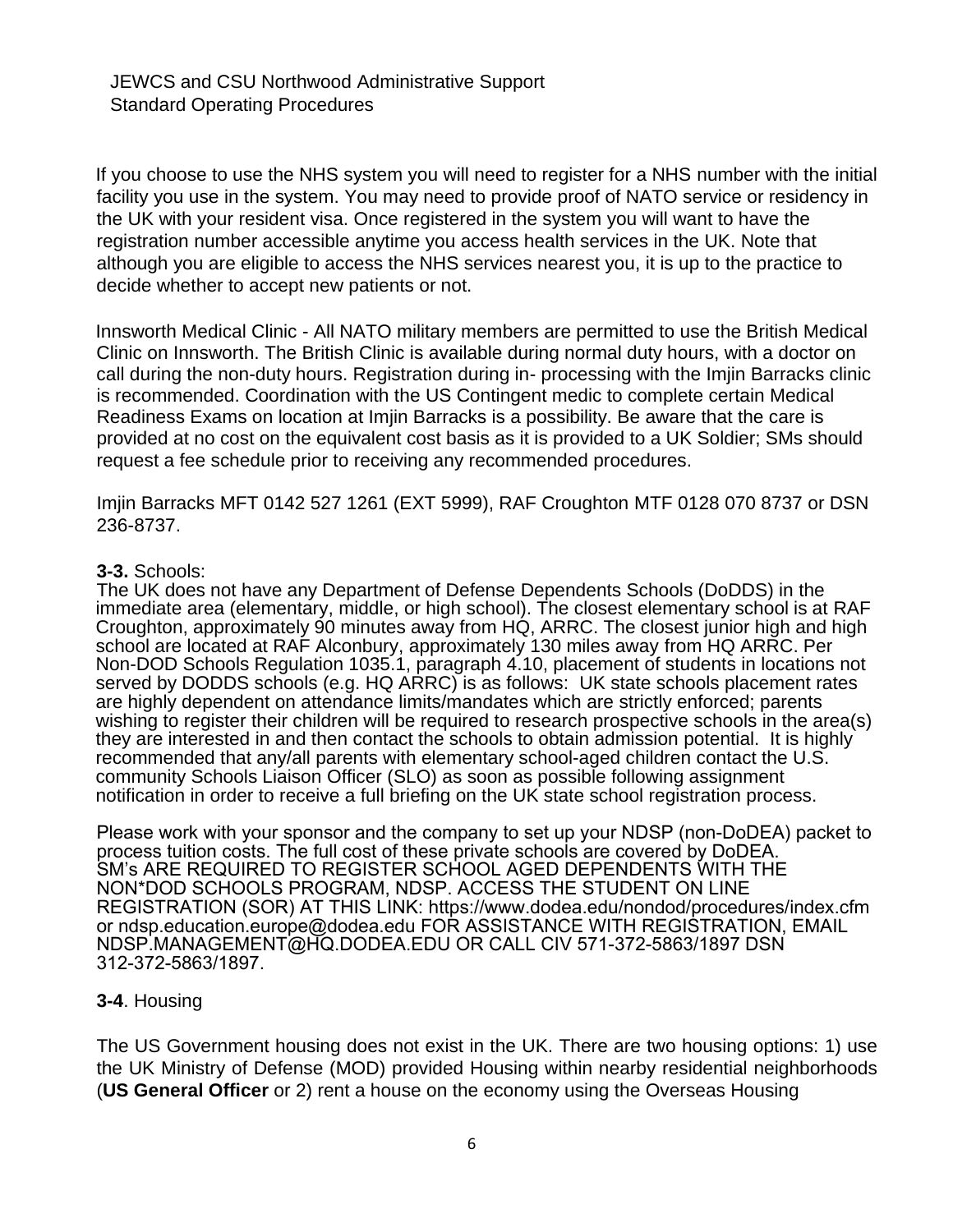JEWCS and CSU Northwood Administrative Support Standard Operating Procedures

Allowance (OHA) provided by the Army. Your Sponsor can assist you in finding the best accommodation available. One item to remember is that all rental and utility payments must be made by direct debit from a Great British Pound Sterling (GBP) account from a UK bank. Landlords and utility companies do not accept checks or credit card payments

. Housing on the local economy - The housing office at RAF Croughton serves as our housing referral office. They help ensure you are protected and you get financially compensated. The Legal Office at RAF Croughton must review all leases to ensure the landlord includes specific military clauses.

U.K. Ministry of Defense Housing - You can rent a home (if accompanied) or a room in the Officers' or Sergeants' Mess (if unaccompanied or single; sponsors can explain the British Mess System). Families can apply for MOD Estates housing, known as Service Family Accommodation (SFA), as a first step. Rent is extremely reasonable, however, you do not receive the difference between your max OHA rate and the monthly rent for MOD housing.

#### **3-5**. Passport/Visa

Family members and US Government civilians traveling overseas are required to have passports. "No-fee passports" can be obtained at Government expense. The application process may take 4 to 6 weeks, so, you should begin the passport application process as soon as you receive your travel orders. Tourist passports are needed for personal travel in Europe. You may apply for tourist passports on arrival, but for convenience it is recommended that you apply for the tourist passport while you're still residing in the United States. You can find more information on tourist passports from your local personnel services detachment, passport office nearest you, or from the U.S. State Departments official website at [http://travel.state.gov.](http://travel.state.gov/) 

Visas are no longer needed for family members. Families can schedule an appointment at RAF Croughton Passport Office to apply for Vignettes added to their NoFee passports after arrival. Please ensure that your losing installation is aware of this and they do not have you apply for your Visas.

**3-6.** As your arrival time draws near coordinate with your sponsor to establish a P.O. Box with an APO address at the US NSE. All US personnel have a P.O. Box and this serves as your permanent mailing address. You can mail boxes to yourself, thus limiting the amount you have to travel with in the airports. Keep in mind that if you're deployed or you're moving from another APO address, it is free to send letters, boxes, and packages from APO to APO.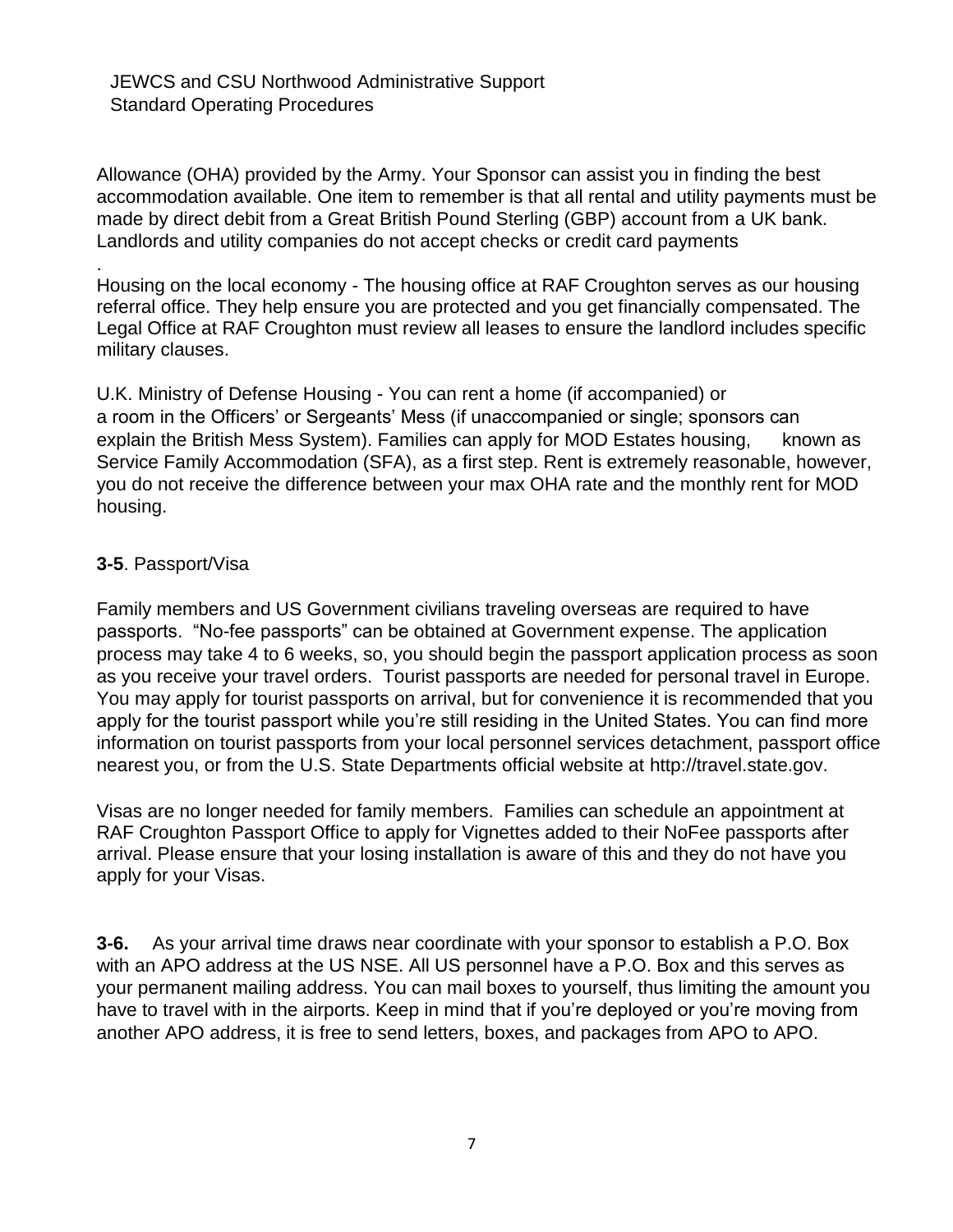# **3-7.** Banking

The local currency is Sterling Pound (GBP). You will establishing a local British Sterling account upon arrival with the assistance of your sponsor. Your sponsor may be able to recommend financial institutions that provide convenient branch and ATM locations. Please remember that conversion fees apply to your transactions when transferring dollars to the local currency or at point of sale (if paying in USD). Many people make the mistake of calculating the equivalent currency when looking at the price of a good or service, but vendors and banks offer different conversions rates that is not equal to a simple conversion. Banks often provide more competitive conversion rates, so it may be best to transfer USD to local currency within your account to avoid excessive transaction fees or conversion rates at the point of sale.

Most banks will allow Soldiers to establish an account with their Passport (as proof of identity), temporary address (hotel) (bring a statement from the hotel addressed to you there), and a copy of your military orders.

Writing a check from your US Bank account to your UK account can take from 5 days to 4 weeks. Additionally, wire transfers can be costly. One of the easiest solutions that several families have used is temporarily increasing their withdrawal limit from their US Bank and withdrawing GBP from a cashpoint (ATM) in the bank and immediately depositing it into their UK account.

The UK has used Chip and Pin for all debit and credit cards for several years and is now going to contactless cards. Try to ensure that prior to your arrival that you have a chip and pin card from your US Bank and that it is activated.

## **3-8**. Vehicles

License: To legally operate your POV, you will need to have a valid driving license issued by a US state or European nation. Ensure your license is still valid prior to your arrival in the UK. Some states automatically extend the validity of licenses for military members stationed overseas, but this does not apply to Family members. Check with your state's department of motor vehicles for further information and to renew, if needed, online. You must also acquire a USAFE permit to drive in the UK (3AF Form 435). To obtain this permit and a fuel ration card, you will need to complete a computer-based test on the British Driving Theory and receive a local conditions brief, both completed in the NSE. You will also need a Military Star card to receive a fuel ration card.

Registration: In order to pick up your vehicle from RAF Mildenhall VPC, you will need the following: a valid UK Certificate of Motor Insurance (policy letter or green card does not count) ID card, Vehicle Inspection and Shipping form (DD Form 78), 3AF Driving Permit (3AF Form 435), stateside driver's license, military/civilian ID card, and your white copy of the Customs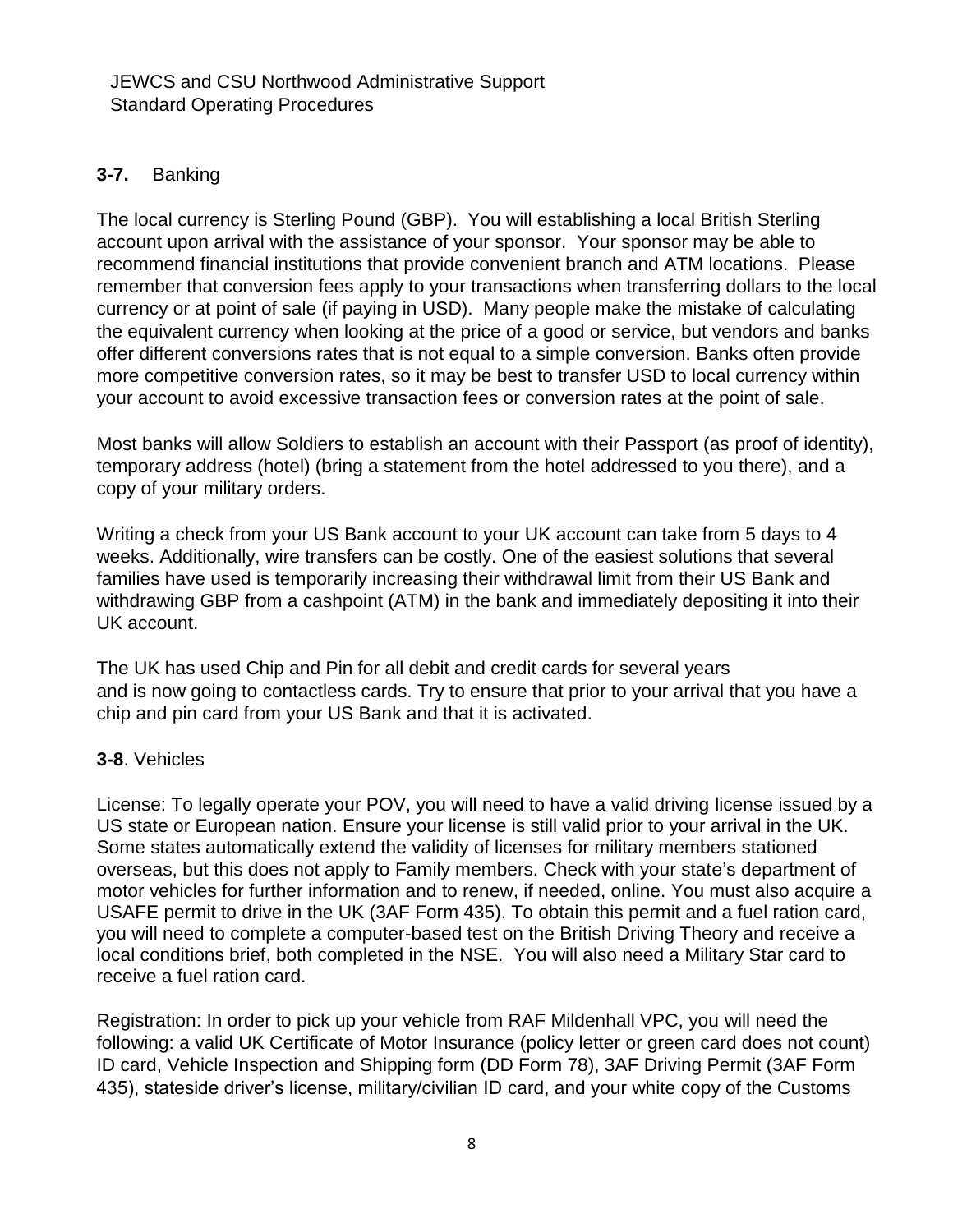and Excise Form 941. You will have to remove any previous base installation decal from your vehicle. RAF Croughton Vehicle Processing will provide all of these documents from the Step 1 visit.

Note: From RAF Mildenhall, you will place your stateside plates back onto your vehicle and drive with the stateside plates until the vehicle is fully registered and you have UK plates. It is illegal to drive without plates and you may be fined.

By the law, you have 30-days to make sure your vehicle is roadworthy and adjust your lights to conform to UK requirements. During this 30-day period, you may drive around with your current license plate. These are the standard changes required to US-made vehicles.

If your vehicle is less than 3 years old, a personal import, a left-hand drive vehicle, or other vehicle not type- approved for use in the UK, it must undergo a Single Vehicle Approval (SVA) inspection; otherwise it will require a yearly Ministry of Transport (MOT) inspection. Note: If your vehicle fails its inspection or you do not get it inspected after the 30-day period, it must be stored or parked off-road until it passes the required inspection. Driving is only permitted to and from a pre- arranged inspection.

The following documents will be required at Pass & Registration office at RAF Croughton for UK registration: C&E Form 941 (pink form) or de-registration from Germany, UK Certificate of Insurance (not green card or policy paperwork), Inspection Certificate (MOT or SVA) (ensure VIN is accurate), Certificate of Registration or Title (Marriage certificate required if not in the sponsor's name). The Pass and Registration office will forward the original documents to DVLA for request for your first year's road tax disc and British vehicle registration document. You will receive your road tax disc through the mail. Your UK plate number is annotated on both your road tax disc and on top of the MOT/SVA. It is then your responsibility to have the plates made. The best place to have them made is at RAF Croughton "Arts and Crafts center" COMM: 01280 708446. Put them on the vehicle as soon as possible. You will need to have your documents from DVLA to order the plates. After you receive the road tax disc paperwork, you will then receive the V-5 Registration document (4-page blue document) about 7 to 10 days later.

Fuel: Tax-free gasoline is rationed in the UK, although most people never exceed their authorized amounts. Prices fluctuate with the dollar and pound rates so beware if your car is a "gas guzzler." You will receive 400 liters of fuel per month per authorized vehicle (one for the sponsor and one for the spouse). In order to receive your fuel card, you must have a Military STAR Card. Consider applying for the STAR Card prior to departure from the US to speed processing time for the Texaco Fuel Card; fuel prices on the economy are considerably higher than the tax-free rates. Application for the fuel card can be accomplished at the RAF Croughton PX. The card will be mailed to you within 4-6 weeks.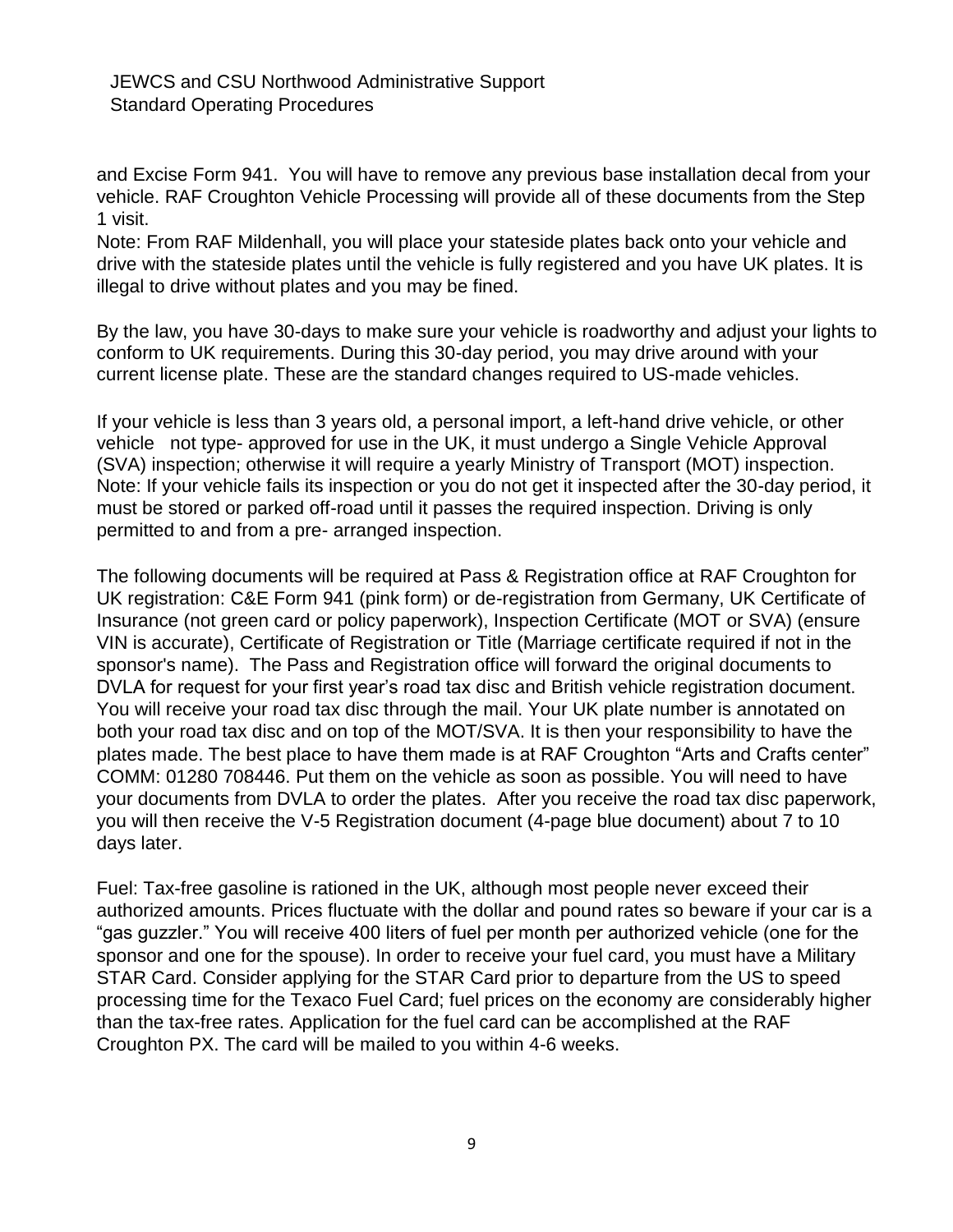**3-9**. Transportation: Delivery of Unaccompanied Baggage and Household Goods are to be coordinated through the Traffic Management Office at RAF Croughton, Building 202 DSN: 236- 8047 Commercial: 01280-708-047 Hours: Monday-Friday 0800-1630. Initial coordination should be made with this office as soon as you arrive so you can obtain an estimated delivery date. Your sponsor will assist with this coordination.

**3-10**. IT Support: IT support is available at Innsworth. The company will process NIPR account requests and issue NIPR computers and hotspot devices. VPN access can also be requested from the B Co HQ if needed. Most of your emails will be on NATO Secret servers; the VPN can be used to access your .mil emails.

**3-11**. Reassignments: When a Service Member out-processes from B Co their main POC is the B Company HQs NSE in Innsworth, United Kingdom. The Company coordinates issuance of PCS orders from the BN MPD/S1 at Mons, Belgium.

Request for replacement of PE and MOU personnel is coordinated between the Senior National Representative (SNR) and the Senior Army Officer (SAO) with ECJ1 Strength Management Division.

**3-12**. Clearance: The NATO Secret, SF86 renewals, and other clearances are process by the AFNORTH Battalion S2 through the NSE at B Co HQ in Innsworth. If fingerprints are required, the Service member must travel to RAF Croughton.

**3-13.** Hand Receipts: The property books are controlled by the Company Commander at B Co HQ Mons, Belgium.

**3-14**. UCMJ Company Grade is held by the Company Commander at Mons, Belgium B Co HQ. UCMJ Field Grade is held by the AFNORTH Battalion Commander at Mons, Belgium. GCMCA is held by the  $7<sup>th</sup>$  ATC at Grafenwoehr. SCMCA for E1 through E7 will be held by the AFNORTH Battalion Commander at Mons, Belgium. SCMCA E8 and above will be held at 7th ATC at Grafenwoehr.

**3-15.** Required documents to carry with you:

- a. PCS orders.
- b. Medical, dental, and Immunization Records.
- c. Marriage Certificates, Divorce Decrees, and Birth Certificates
- d. Passports (Soldier and family members).
- e. Social Security Cards.
- f. Wills and Powers of attorney.
- g. Education Records.